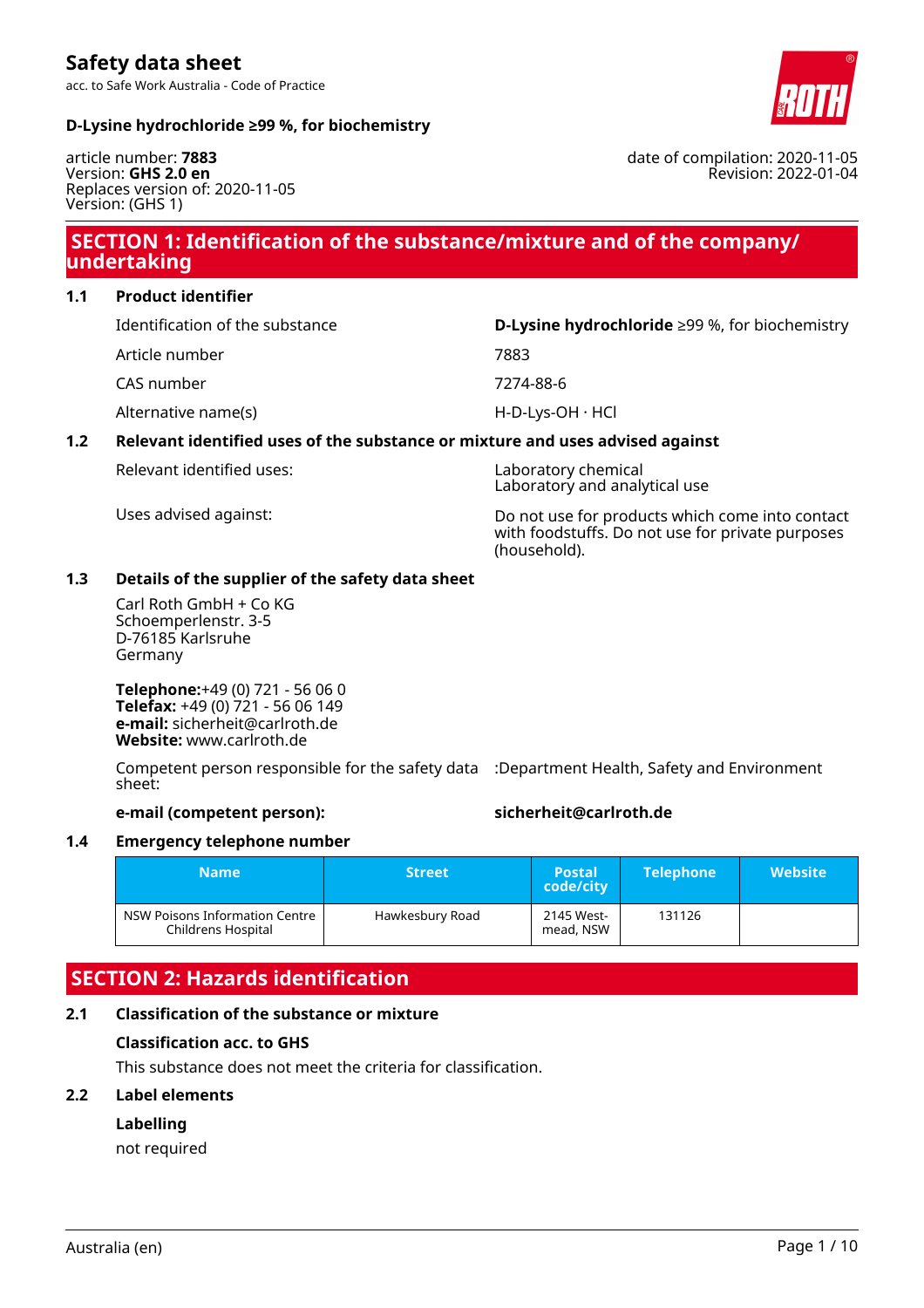acc. to Safe Work Australia - Code of Practice

### **D-Lysine hydrochloride ≥99 %, for biochemistry**



article number: **7883**

### **2.3 Other hazards**

### **Results of PBT and vPvB assessment**

According to the results of its assessment, this substance is not a PBT or a vPvB.

# **SECTION 3: Composition/information on ingredients**

### **3.1 Substances**

| Name of substance | D-Lysine hydrochloride       |
|-------------------|------------------------------|
| Molecular formula | $C_6H_{14}N_2O_2 \cdot HCl$  |
| Molar mass        | 146.2 – 36 $9/_{\text{mol}}$ |
| CAS No            | 7274-88-6                    |

# **SECTION 4: First aid measures**

### **4.1 Description of first aid measures**



### **General notes**

No special measures are necessary.

# **Following inhalation**

Provide fresh air.

### **Following skin contact**

Rinse skin with water/shower.

### **Following eye contact**

Rinse cautiously with water for several minutes.

#### **Following ingestion**

Rinse mouth. Call a doctor if you feel unwell.

- **4.2 Most important symptoms and effects, both acute and delayed** Symptoms and effects are not known to date.
- **4.3 Indication of any immediate medical attention and special treatment needed** none

# **SECTION 5: Firefighting measures**

**5.1 Extinguishing media**



### **Suitable extinguishing media**

co-ordinate firefighting measures to the fire surroundings water, foam, dry extinguishing powder, ABC-powder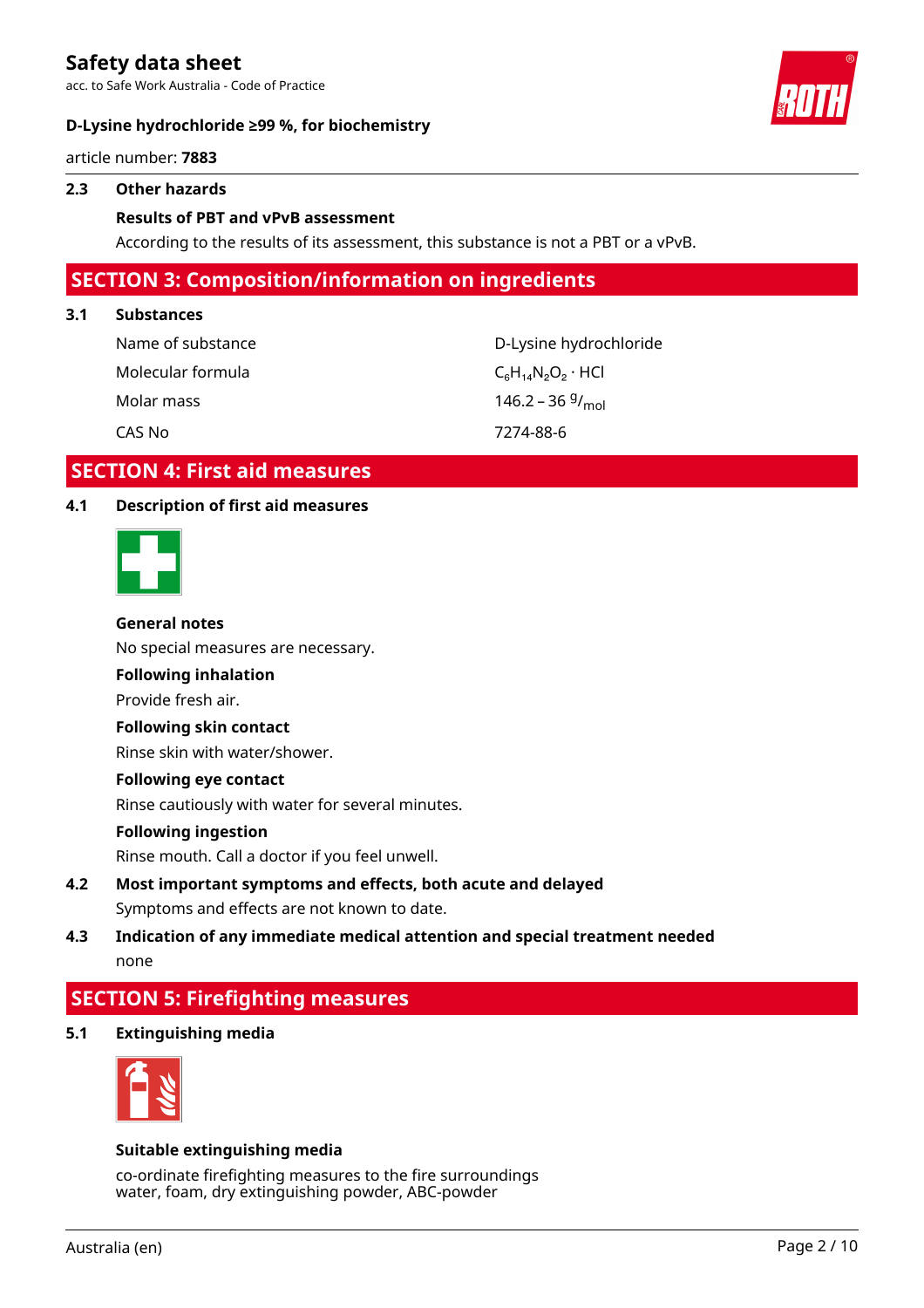acc. to Safe Work Australia - Code of Practice

### **D-Lysine hydrochloride ≥99 %, for biochemistry**



### article number: **7883**

### **Unsuitable extinguishing media**

water jet

### **5.2 Special hazards arising from the substance or mixture**

Combustible.

### **Hazardous combustion products**

In case of fire may be liberated: Nitrogen oxides (NOx), Carbon monoxide (CO), Carbon dioxide (CO₂), Hydrogen chloride (HCl)

### **5.3 Advice for firefighters**

In case of fire and/or explosion do not breathe fumes. Fight fire with normal precautions from a reasonable distance. Wear self-contained breathing apparatus.

# **SECTION 6: Accidental release measures**

**6.1 Personal precautions, protective equipment and emergency procedures**



### **For non-emergency personnel**

Control of dust.

**6.2 Environmental precautions**

Keep away from drains, surface and ground water.

### **6.3 Methods and material for containment and cleaning up**

### **Advice on how to contain a spill**

Covering of drains. Take up mechanically.

### **Advice on how to clean up a spill**

Take up mechanically.

### **Other information relating to spills and releases**

Place in appropriate containers for disposal. Ventilate affected area.

### **6.4 Reference to other sections**

Hazardous combustion products: see section 5. Personal protective equipment: see section 8. Incompatible materials: see section 10. Disposal considerations: see section 13.

# **SECTION 7: Handling and storage**

### **7.1 Precautions for safe handling**

No special measures are necessary.

### **Advice on general occupational hygiene**

Keep away from food, drink and animal feedingstuffs.

### **7.2 Conditions for safe storage, including any incompatibilities**

Store in a dry place. Keep in a cool place.

### **Incompatible substances or mixtures**

Observe hints for combined storage.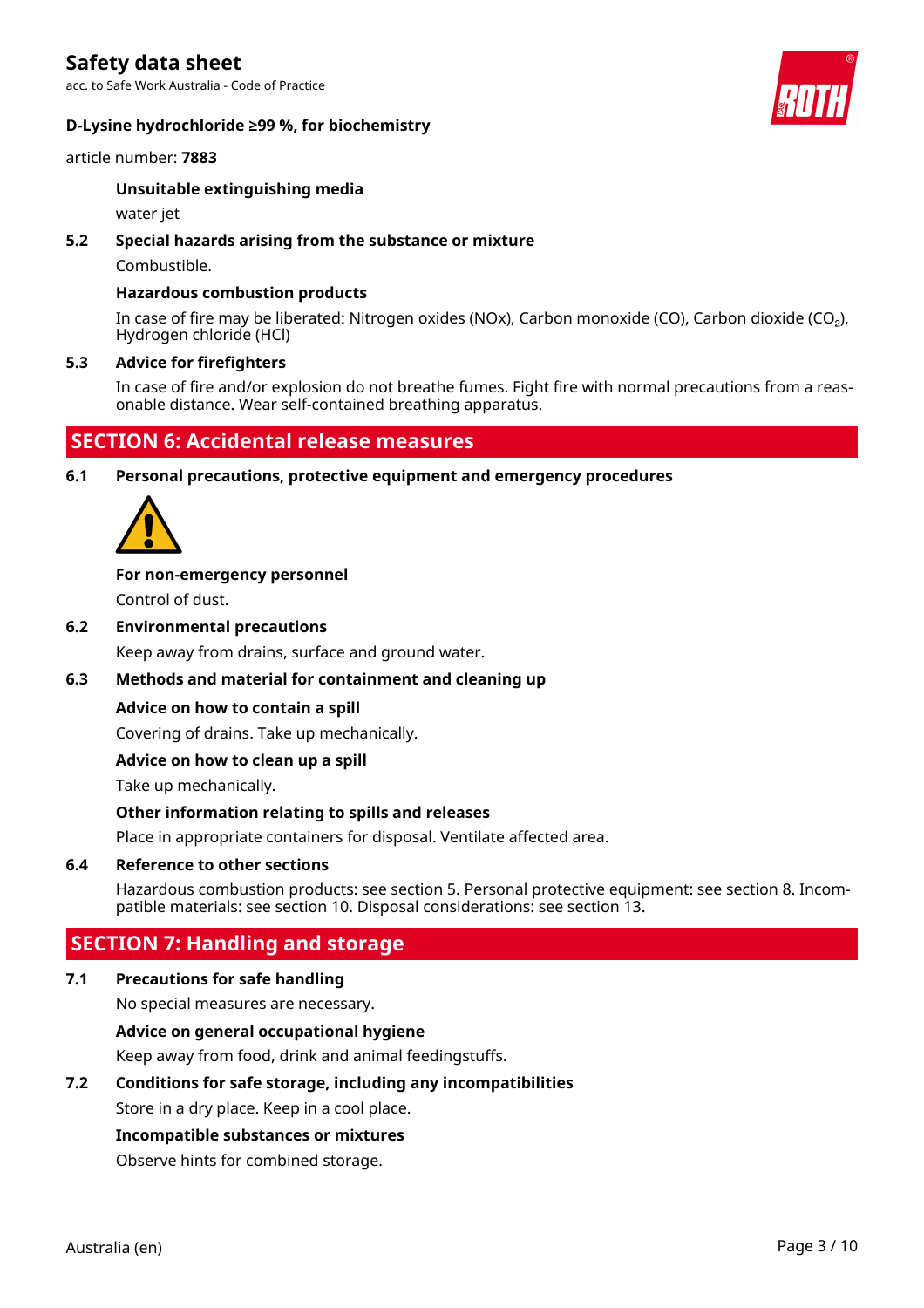acc. to Safe Work Australia - Code of Practice

### **D-Lysine hydrochloride ≥99 %, for biochemistry**



article number: **7883**

### **Consideration of other advice:**

### **Ventilation requirements**

Use local and general ventilation.

### **Specific designs for storage rooms or vessels**

Recommended storage temperature: 2 – 8 °C

### **7.3 Specific end use(s)**

No information available.

# **SECTION 8: Exposure controls/personal protection**

### **8.1 Control parameters**

### **National limit values**

### **Occupational exposure limit values (Workplace Exposure Limits)**

This information is not available.

### **8.2 Exposure controls**

### **Individual protection measures (personal protective equipment)**

### **Eye/face protection**



Use safety goggle with side protection.

### **Skin protection**



### **• hand protection**

Wear suitable gloves. Chemical protection gloves are suitable, which are tested according to EN 374.

### **• type of material**

NBR (Nitrile rubber)

### **• material thickness**

>0,11 mm

### **• breakthrough times of the glove material**

>480 minutes (permeation: level 6)

### **• other protection measures**

Take recovery periods for skin regeneration. Preventive skin protection (barrier creams/ointments) is recommended.

### **Respiratory protection**

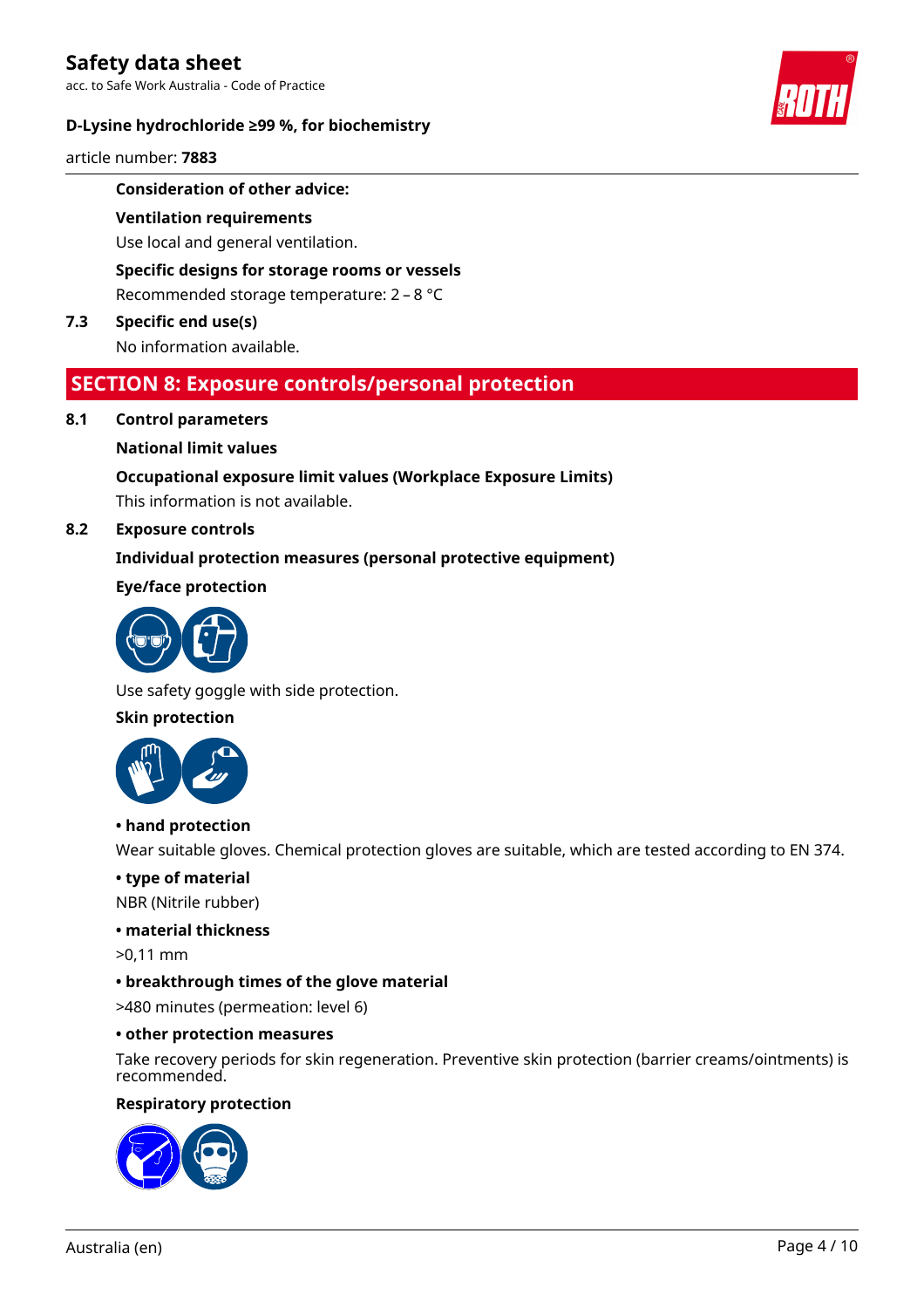acc. to Safe Work Australia - Code of Practice

# **D-Lysine hydrochloride ≥99 %, for biochemistry**



#### article number: **7883**

Respiratory protection necessary at: Dust formation. Particulate filter device (EN 143). P1 (filters at least 80 % of airborne particles, colour code: White).

### **Environmental exposure controls**

Keep away from drains, surface and ground water.

# **SECTION 9: Physical and chemical properties**

| 9.1 | Information on basic physical and chemical properties       |                                                              |  |
|-----|-------------------------------------------------------------|--------------------------------------------------------------|--|
|     | Physical state                                              | solid                                                        |  |
|     | Form                                                        | powder                                                       |  |
|     | Colour                                                      | whitish - cream                                              |  |
|     | Odour                                                       | characteristic                                               |  |
|     | Melting point/freezing point                                | 266 °C                                                       |  |
|     | Boiling point or initial boiling point and boiling<br>range | not determined                                               |  |
|     | Flammability                                                | this material is combustible, but will not ignite<br>readily |  |
|     | Lower and upper explosion limit                             | not determined                                               |  |
|     | Flash point                                                 | not applicable                                               |  |
|     | Auto-ignition temperature                                   | not determined                                               |  |
|     | Decomposition temperature                                   | not relevant                                                 |  |
|     | pH (value)                                                  | not applicable                                               |  |
|     | Kinematic viscosity                                         | not relevant                                                 |  |
|     | Solubility(ies)                                             |                                                              |  |
|     | Water solubility                                            | not determined                                               |  |
|     | Partition coefficient                                       |                                                              |  |
|     | Partition coefficient n-octanol/water (log value):          | this information is not available                            |  |
|     |                                                             |                                                              |  |
|     | Vapour pressure                                             | not determined                                               |  |
|     | Density and/or relative density                             |                                                              |  |
|     | Density                                                     | not determined                                               |  |
|     | Relative vapour density                                     | information on this property is not available                |  |
|     |                                                             |                                                              |  |
|     | Particle characteristics                                    | No data available.                                           |  |
|     | Other safety parameters                                     |                                                              |  |
|     | Oxidising properties                                        | none                                                         |  |
|     |                                                             |                                                              |  |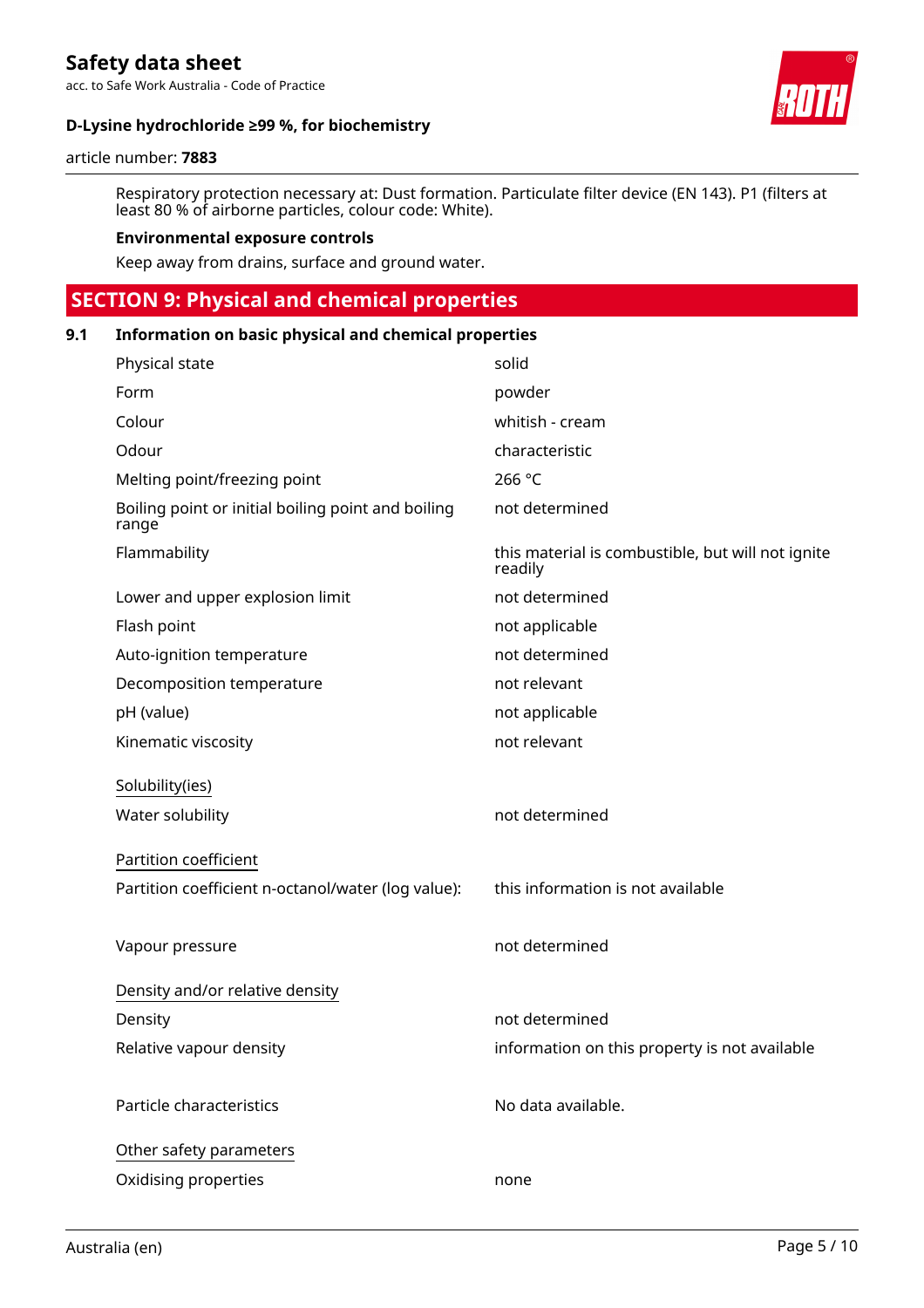acc. to Safe Work Australia - Code of Practice

### **D-Lysine hydrochloride ≥99 %, for biochemistry**

article number: **7883**

### **9.2 Other information**

Information with regard to physical hazard classes:

# **SECTION 10: Stability and reactivity**

### **10.1 Reactivity**

The product in the delivered form is not dust explosion capable; the enrichment of fine dust however leads to the danger of dust explosion.

### **10.2 Chemical stability**

The material is stable under normal ambient and anticipated storage and handling conditions of temperature and pressure.

### **10.3 Possibility of hazardous reactions**

**Violent reaction with:** strong oxidiser

### **10.4 Conditions to avoid**

There are no specific conditions known which have to be avoided.

### **10.5 Incompatible materials**

There is no additional information.

### **10.6 Hazardous decomposition products**

Hazardous combustion products: see section 5.

# **SECTION 11: Toxicological information**

### **11.1 Information on toxicological effects**

### **Classification acc. to GHS**

This substance does not meet the criteria for classification.

#### **Acute toxicity**

Shall not be classified as acutely toxic.

### **Skin corrosion/irritation**

Shall not be classified as corrosive/irritant to skin.

### **Serious eye damage/eye irritation**

Shall not be classified as seriously damaging to the eye or eye irritant.

#### **Respiratory or skin sensitisation**

Shall not be classified as a respiratory or skin sensitiser.

### **Germ cell mutagenicity**

Shall not be classified as germ cell mutagenic.

### **Carcinogenicity**

Shall not be classified as carcinogenic.

#### **Reproductive toxicity**

Shall not be classified as a reproductive toxicant.

**Specific target organ toxicity - single exposure**



hazard classes acc. to GHS (physical hazards): not relevant

Other safety characteristics: There is no additional information.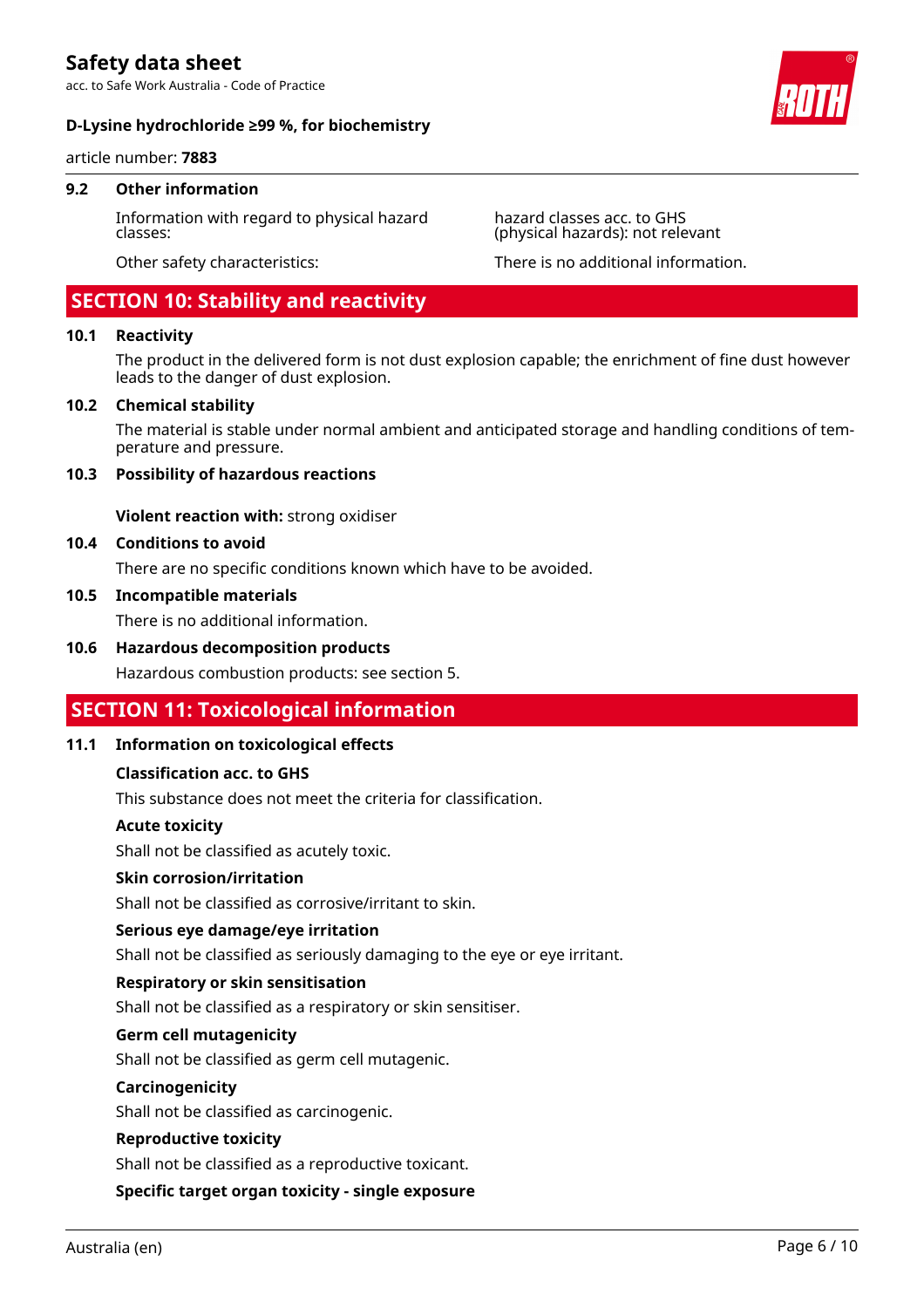acc. to Safe Work Australia - Code of Practice

### **D-Lysine hydrochloride ≥99 %, for biochemistry**



### article number: **7883**

Shall not be classified as a specific target organ toxicant (single exposure).

### **Specific target organ toxicity - repeated exposure**

Shall not be classified as a specific target organ toxicant (repeated exposure).

### **Aspiration hazard**

Shall not be classified as presenting an aspiration hazard.

### **Symptoms related to the physical, chemical and toxicological characteristics**

### **• If swallowed**

Data are not available.

**• If in eyes**

Data are not available.

**• If inhaled**

Data are not available.

**• If on skin**

Data are not available.

### **• Other information**

Health effects are not known. This information is based upon the present state of our knowledge.

### **11.2 Endocrine disrupting properties**

Not listed.

# **SECTION 12: Ecological information**

**12.1 Toxicity**

### **Biodegradation**

Data are not available.

### **12.2 Process of degradability**

Theoretical Oxygen Demand with nitrification: 1.997 – 8.111  $mg/m<sub>q</sub>$ Theoretical Oxygen Demand: 1.532 – 6.222  $mg/m<sub>g</sub>$ Theoretical Carbon Dioxide: 1.806 – 7.335  $mg/m<sub>0</sub>$ 

### **12.3 Bioaccumulative potential**

Data are not available.

**12.4 Mobility in soil**

Data are not available.

# **12.5 Results of PBT and vPvB assessment**

Data are not available.

- **12.6 Endocrine disrupting properties** Not listed.
- **12.7 Other adverse effects**

Data are not available.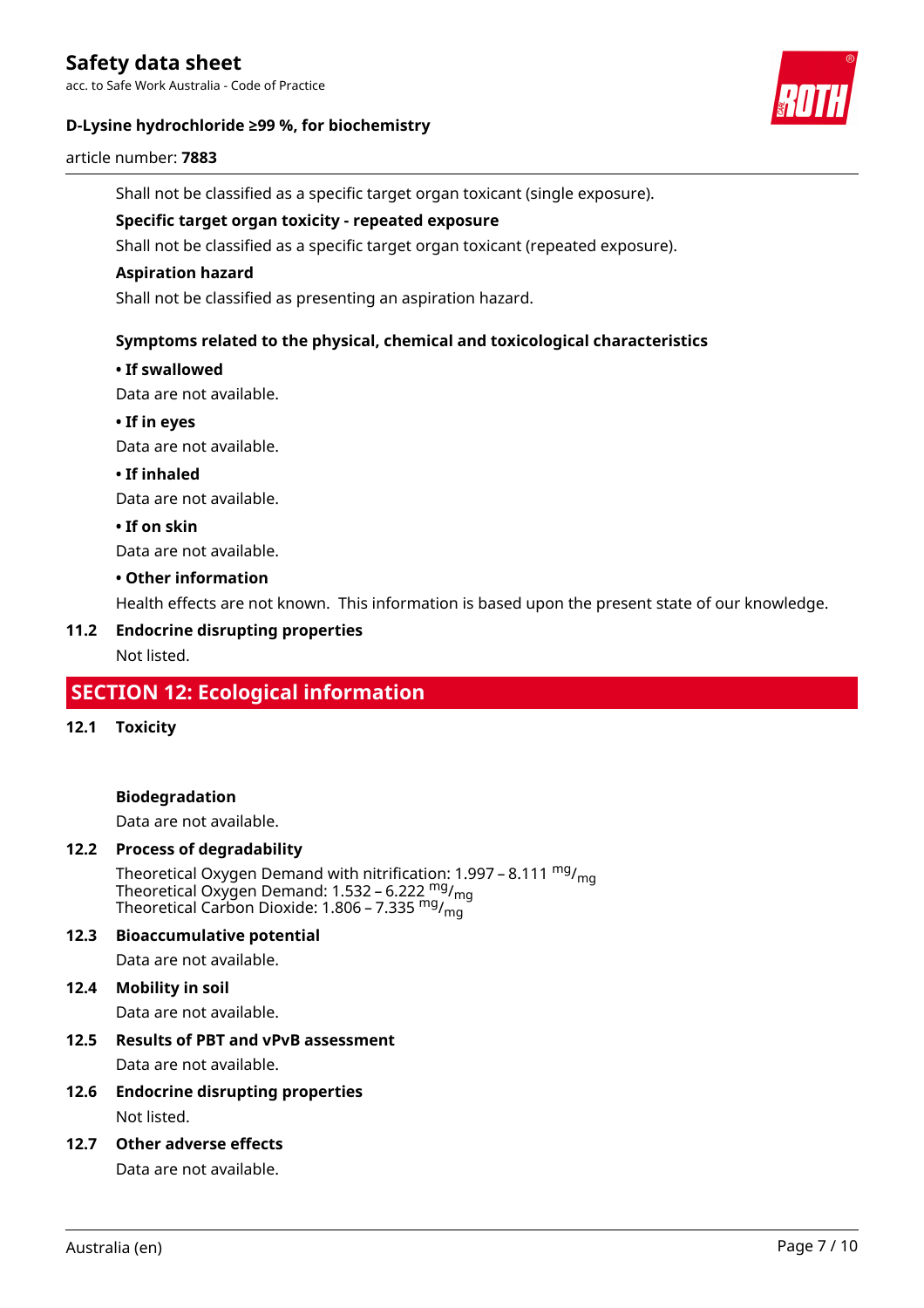acc. to Safe Work Australia - Code of Practice

### **D-Lysine hydrochloride ≥99 %, for biochemistry**



article number: **7883**

# **SECTION 13: Disposal considerations**

### **13.1 Waste treatment methods**



Consult the appropriate local waste disposal expert about waste disposal.

### **Sewage disposal-relevant information**

Do not empty into drains.

### **13.3 Remarks**

Waste shall be separated into the categories that can be handled separately by the local or national waste management facilities. Please consider the relevant national or regional provisions.

| <b>SECTION 14: Transport information</b> |                                 |                                                                            |
|------------------------------------------|---------------------------------|----------------------------------------------------------------------------|
| 14.1                                     | UN number                       | not subject to transport regulations                                       |
|                                          | 14.2 UN proper shipping name    | not assigned                                                               |
|                                          | 14.3 Transport hazard class(es) | not assigned                                                               |
| 14.4                                     | Packing group                   | not assigned                                                               |
|                                          | 14.5 Environmental hazards      | non-environmentally hazardous acc. to the dan-<br>gerous goods regulations |
| 14.6                                     | Special precautions for user    |                                                                            |

**14.6 Special precautions for user** There is no additional information.

**14.7 Transport in bulk according to Annex II of MARPOL and the IBC Code** The cargo is not intended to be carried in bulk.

### **14.8 Information for each of the UN Model Regulations**

**Transport informationNational regulationsAdditional information(UN RTDG)**

Not subject to transport regulations. UN RTDG

**International Maritime Dangerous Goods Code (IMDG) - Additional information** Not subject to IMDG.

**International Civil Aviation Organization (ICAO-IATA/DGR) - Additional information** Not subject to ICAO-IATA.

# **SECTION 15: Regulatory information**

**15.1 Safety, health and environmental regulations/legislation specific for the substance or mixture** There is no additional information.

### **Other information**

Directive 94/33/EC on the protection of young people at work. Observe employment restrictions under the Maternity Protection Directive (92/85/EEC) for expectant or nursing mothers.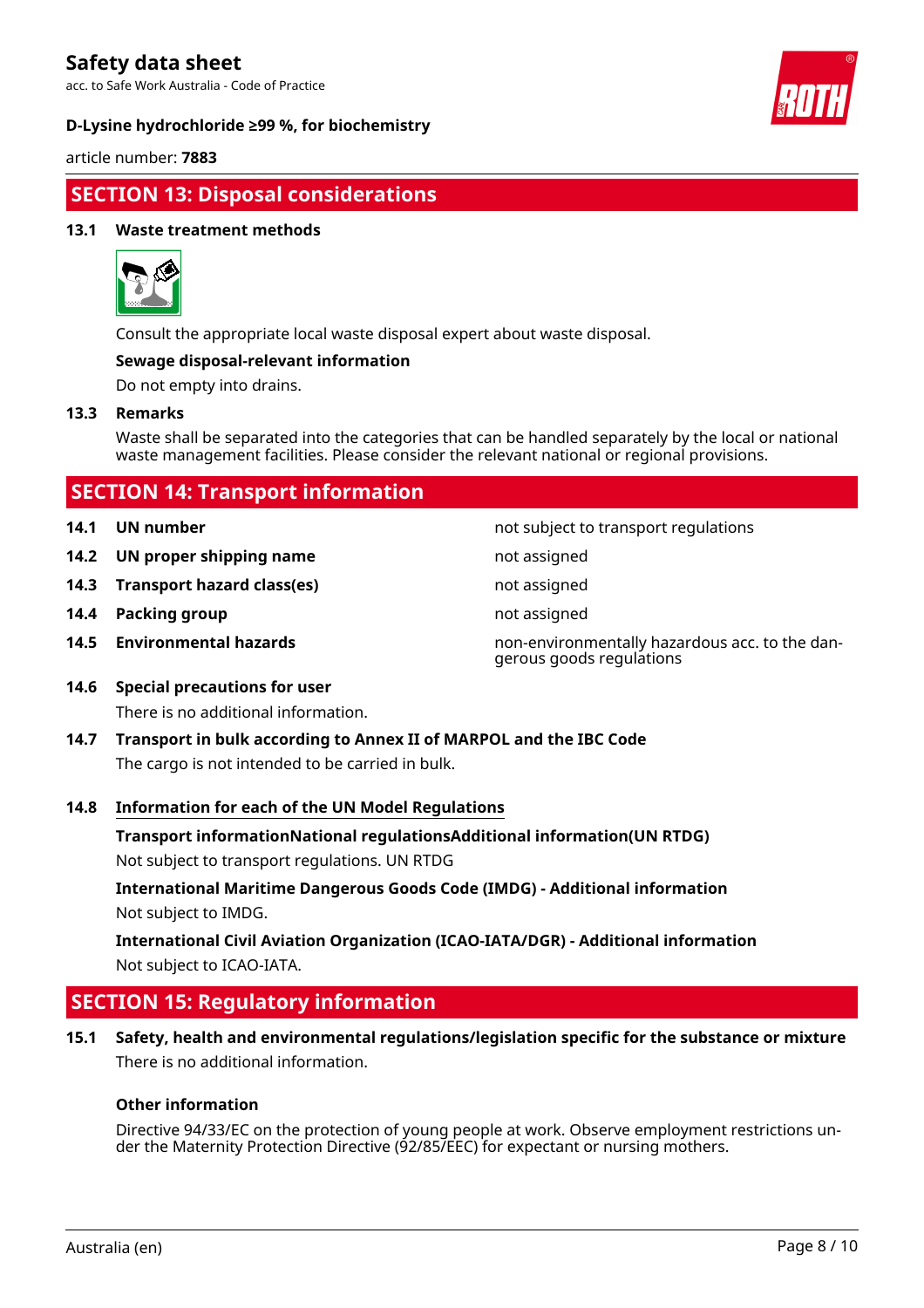acc. to Safe Work Australia - Code of Practice

### **D-Lysine hydrochloride ≥99 %, for biochemistry**



article number: **7883**

### **National inventories**

| <b>Country</b> | <b>Inventory</b> | <b>Status</b>       |
|----------------|------------------|---------------------|
| CA             | <b>NDSL</b>      | substance is listed |
| <b>CN</b>      | <b>IECSC</b>     | substance is listed |
| EU             | ECSI             | substance is listed |
| <b>KR</b>      | KECI             | substance is listed |
| TW             | <b>TCSI</b>      | substance is listed |
| US             | <b>TSCA</b>      | substance is listed |

### **Legend**

| ECSI         | EC Substance Inventory (EINECS, ELINCS, NLP)                            |
|--------------|-------------------------------------------------------------------------|
| <b>IECSC</b> | Inventory of Existing Chemical Substances Produced or Imported in China |
| KECI         | Korea Existing Chemicals Inventory                                      |
| NDSL         | Non-domestic Substances List (NDSL)                                     |
| זריכז        | Taiwan Chemical Substance Inventory                                     |

TCSI Taiwan Chemical Substance Inventory<br>TSCA Toxic Substance Control Act Toxic Substance Control Act

### **15.2 Chemical Safety Assessment**

No Chemical Safety Assessment has been carried out for this substance.

# **SECTION 16: Other information**

### **Indication of changes (revised safety data sheet)**

Alignment to regulation: Globally Harmonized System of Classification and Labelling of Chemicals ("Purple book").

Restructuring: section 9, section 14

| <b>Section</b> | <b>Former entry (text/value)</b>                                                                                                                                                                                  | <b>Actual entry (text/value)</b>                                                                                             | Safety-<br>relev-<br>ant |
|----------------|-------------------------------------------------------------------------------------------------------------------------------------------------------------------------------------------------------------------|------------------------------------------------------------------------------------------------------------------------------|--------------------------|
| 2.1            | Classification acc. to GHS:<br>This substance does not meet the criteria for<br>classification in accordance with Regulation No<br>1272/2008/EC. This substance does not meet<br>the criteria for classification. | Classification acc. to GHS:<br>This substance does not meet the criteria for<br>classification.                              | yes                      |
| 2.2            | Signal word:<br>not required                                                                                                                                                                                      |                                                                                                                              | yes                      |
| 2.3            | Other hazards:<br>There is no additional information.                                                                                                                                                             | Other hazards                                                                                                                | yes                      |
| 2.3            |                                                                                                                                                                                                                   | Results of PBT and vPvB assessment:<br>According to the results of its assessment, this<br>substance is not a PBT or a vPvB. | yes                      |

### **Abbreviations and acronyms**

| Abbr.         | <b>Descriptions of used abbreviations</b>                                                                      |
|---------------|----------------------------------------------------------------------------------------------------------------|
| CAS           | Chemical Abstracts Service (service that maintains the most comprehensive list of chemical substances)         |
| DGR           | Dangerous Goods Regulations (see IATA/DGR)                                                                     |
| <b>EINECS</b> | European Inventory of Existing Commercial Chemical Substances                                                  |
| <b>ELINCS</b> | European List of Notified Chemical Substances                                                                  |
| <b>GHS</b>    | "Globally Harmonized System of Classification and Labelling of Chemicals" developed by the United Na-<br>tions |